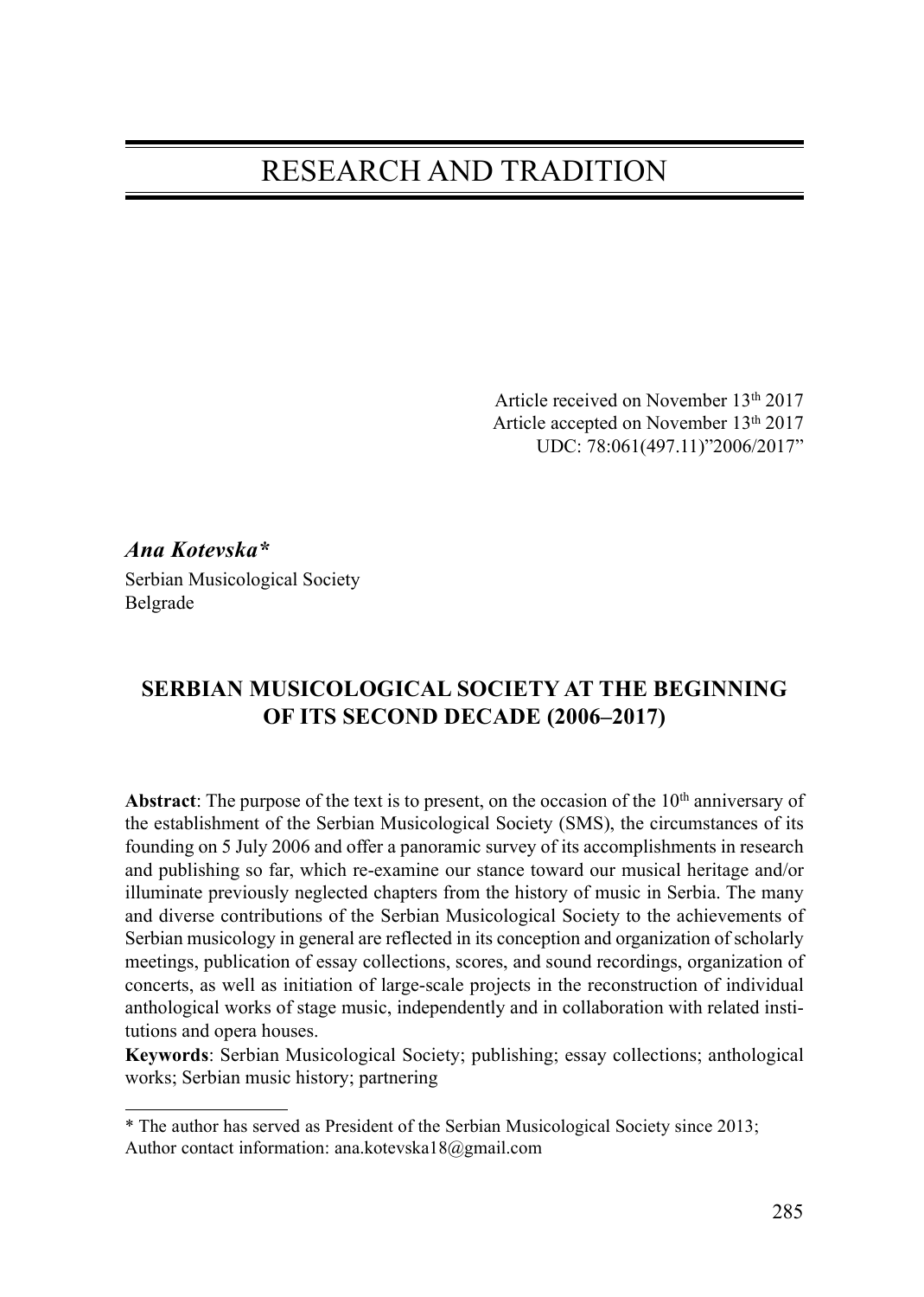Marking the  $10<sup>th</sup>$  anniversary of Serbian musicologists from various generations and professional orientations coming together to invest their creative energy, knowledge, and communication, this presentation of their Society should in itself be the expression and result of their shared positions, overall. Therefore, one should relativize the authorial attribution of this text that appears at the top of the page, an attempt at a retrospective, introspective, and perspectival overview of the Serbian Musicological Society's first decade, and read the lines that follow as an initial polyphonic material for future explorations, open to additions, corrections, and fresh views and revalorizations of the Society's achievements.

The 10<sup>th</sup> anniversary of the founding of the Serbian Musicological Society  $(SMS)^1$  is an occasion and obligation to look back on its journey so far, but it offers no special reason for uncritical complacency, since the history of European music historians forming their first professional associations begins already in the 1860s, first in Holland in 1868, then, six years later,<sup>2</sup> in Great Britain, with existing national chapters forming their first umbrella organization already in 1894.<sup>3</sup> Also, the establishment of musicological societies in Croatia and Slovenia in 1992, during the breakup of Yugoslavia, which we shared as our common country at the time, and, five years later, in Bosnia and Herzegovina as well,<sup>4</sup> makes one wonder why "local" musicologists (first in Yugoslavia and then, following its collapse, in Serbia) were so late in joining the family of related scholarly associations. One explanation should be sought in the fact that the Composers' Association of Serbia (CAS), founded in 1945 as a result of the implementation of ideological cultural models borrowed from the Soviet Union,<sup>5</sup> established its Music Writers' Section already the following year, as a broad fo-

<sup>&</sup>lt;sup>1</sup> The Society was founded on 5 July 2006 and registered on 7 January 2007 at No. 1a, Trg Nikole Pašića, Belgrade, the offices of the Music Information Centre of Sokoj (Serbian Music Authors' Organization). When the Centre closed down in 2009, the Society moved to the offices of the Composers' Association of Serbia at Mišarska, Nos. 12–14, Belgrade. smusicologicalsociety@gmail.com; https://sr-rs.facebook.com/serbianmusicologicalsociety.

<sup>2</sup> The (Royal) Society for Music History of the Netherlands (VNU), 1868; Royal Musical Association (RMA), 1874; Gesellschaft für Musikforschung (GfM), 1946; Société Française de musicologie, 1917; American Мusicological Society, 1934.

<sup>&</sup>lt;sup>3</sup> The International Music Society was founded in 1898, but had to suspend its ativities in 1914; it was reactivated in 1927, under a new name – International Musicological Society.

<sup>4</sup> The Croatian Musicological Society and the Slovene Musicological Society were founded in 1992; the Musicological Society of the Federation of Bosnia and Herzegovina was established in 1997.

<sup>&</sup>lt;sup>5</sup> The Union of Soviet Composers and Musicologists was founded in 1932; the Union of Composers and Musicologists of the Russian Socialist Federal Soviet Republic was founded as its asignee in 1960, renamed in 1990 the Union of Composers and Musicologists of the Russian Federation.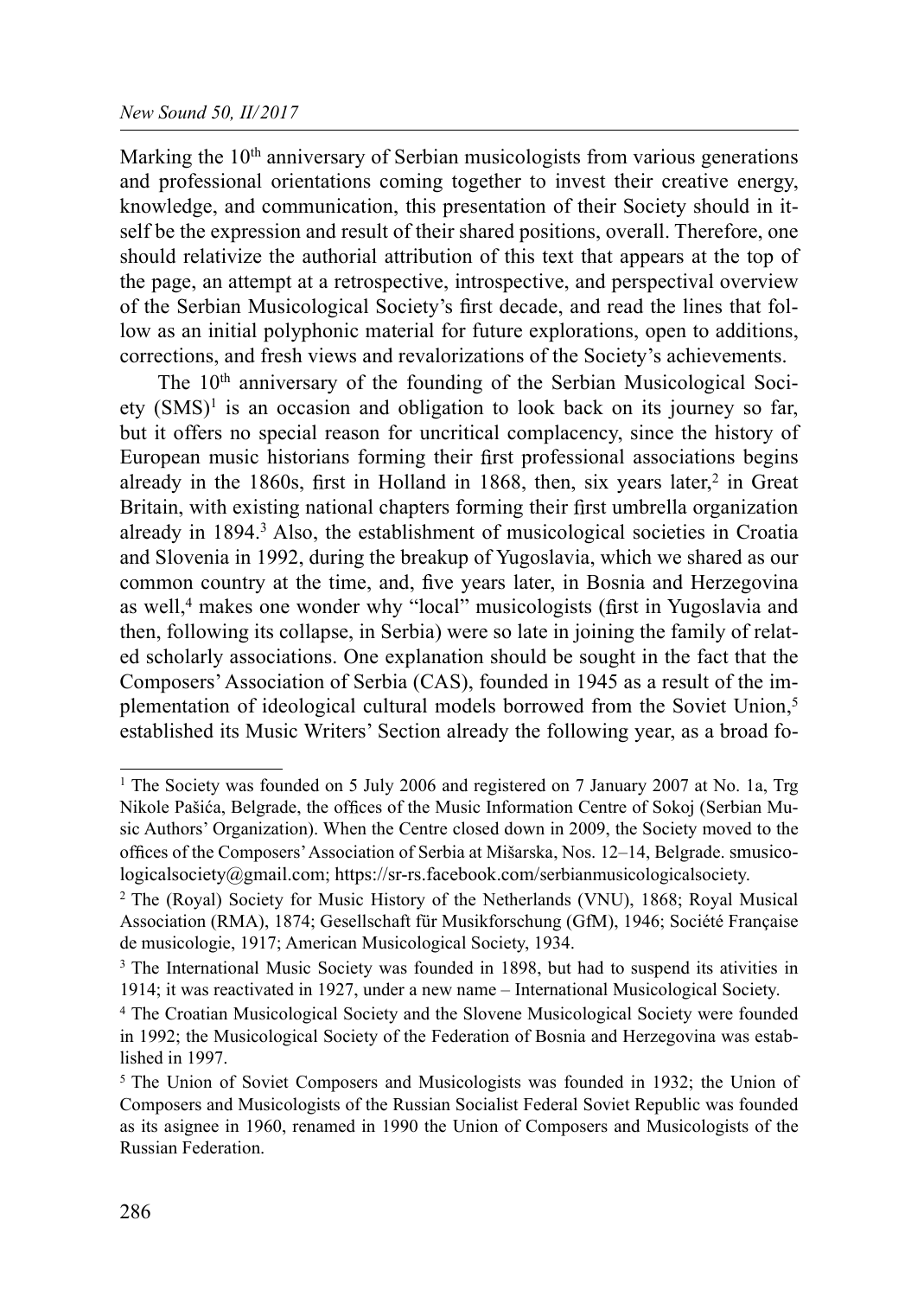rum for musicologists and ethnomusicologists as well as all those who participated in Serbia's musical life by means of the media.6 For most of its members, this Section, especially after Yugoslavia's rejection of Soviet policies and accelerated processes of liberalization in Yugoslavia's cultural sphere, apparently provided a satisfactory and sufficiently stimulating framework for their work and secured an equal status for musicologists as well as proximity and close collaboration with ethnomusicologists and especially composers. It will suffice to mention that Article 1 of the Composers' Association's Statute, in addition to the "affirmation of valuable works of art", also emphasizes the "affirmation of scholarly, expert, and published studies, texts, and broadcasts".7 Also, one should bear in mind that, as an integral component of the Union of Composers' Associations of Yugoslavia (SOKOJ), the members of the Musical Writers' and Musicologists' Section had the opportunity to keep abreast of and take an active part in events across the former Yugoslavia and thus benefit from open channels of collaboration and discussion, admittedly not always smooth or productive, with colleagues from other Yugoslav republics, as well as from other countries, with which SOKOJ had established cooperation.

The dramatic historical changes of the early 1990s, following the disappearance of Yugoslavia, which Serbia officially sought to succeed as its sole legitimate successor state, years of war and hardship, international sanctions and thus also the severing and/or dying out of cultural ties conditioned painful structural and other changes in the cultural life of Belgrade (above all due to a large number of quality musicians moving abroad and the weakening of cultural institutions), but also contributed to the cohesion of most of the remaining members of the Composers' Association,8 who concentrated on reorganizing, adjusting to the new reality, and striving to preserve the vitality and dignity of the profession by means of new projects, conceived on new grounds, such as the International Review of Composers<sup>9</sup> and the *New Sound: International Journal of Music*,<sup>10</sup><br>reliable to be constitute as located histing fance in Serbia? continuous measured which today constitute relevant driving forces in Serbia's contemporary musical creativity, with an international prefix. Looking back from a historical distance spanning a quarter of a century, one might say that having to invest energy into

<sup>6</sup> See: www.composers.rs / History, 363.

<sup>7</sup> Ibid.

<sup>8</sup> Unlike some other associations, during the 1990s, on several occasions, the Composers' Association of Serbia protested against the belligerent policies of the Serbian leadership at the time, against hate speech, nationalist and closed cultural policies, and lent its support to students' protests.

<sup>&</sup>lt;sup>9</sup> The first International Review of Composers was held in 1992.

 $10$  Novi zvuk/New Sound International Journal of Music first came out in 1993 as a biannual periodical in Serbian and English.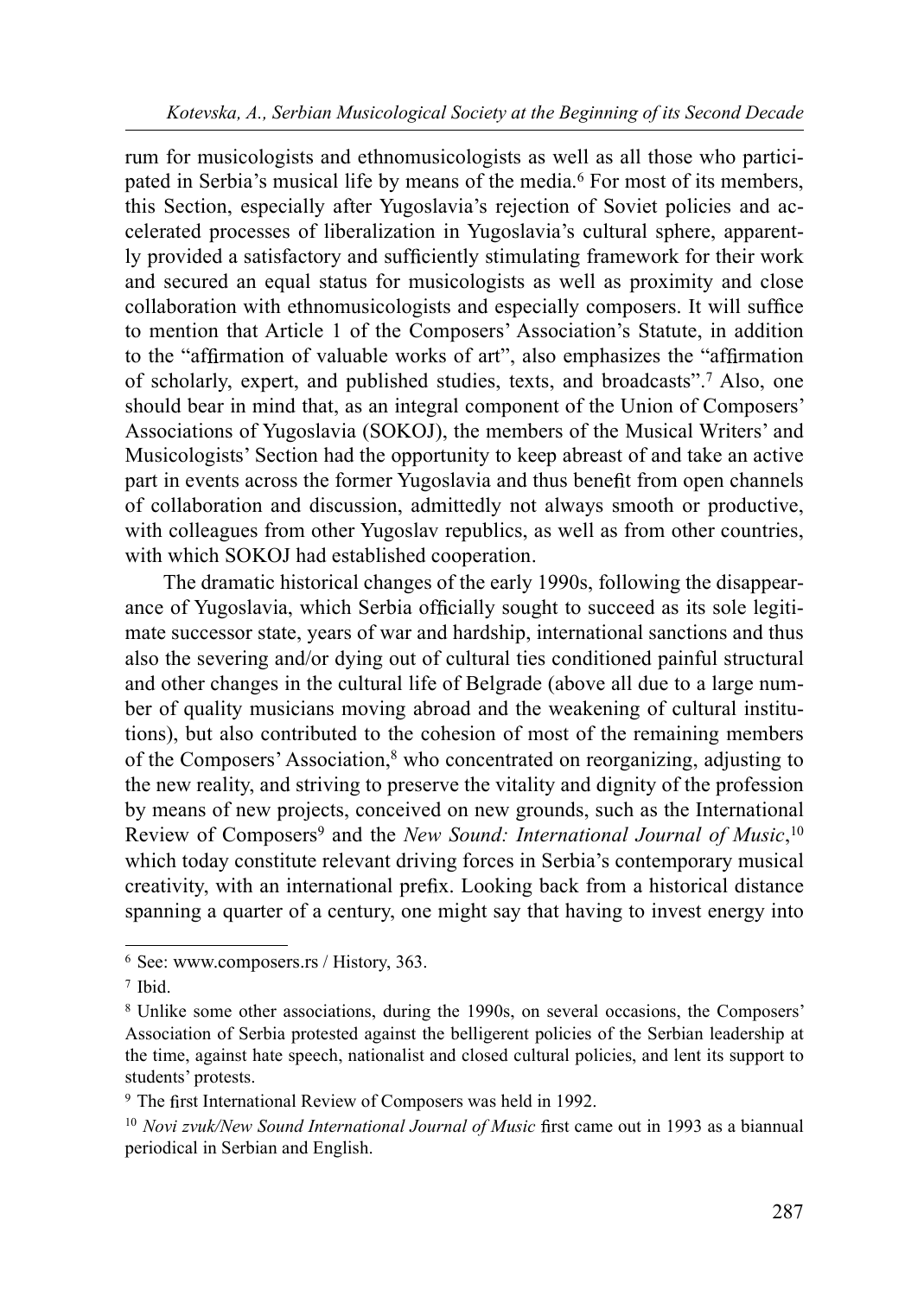solving these hierarchically urgent matters probably further delayed the founding of the Serbian Musicological Society, although even then, in spite of difficult political and social circumstances, hostile to theoretical considerations, the circle of Serbian musicologists was already acting as a dynamic common group, expanding its membership and striving to renew its contacts and remain in touch with new developments in the world of musicology.

Without, on this occasion, going into other possible reasons for the belated founding of the Society,<sup>11</sup> we may conclude today that the idea and need to create an autonomous scholarly and professional platform for musicologists in Serbia finally matured in 2006, after reaching a consensus about its aims and directions, without preventing its members from retaining their membership in the Music Writers, Musicologists, and Ethnomusicologists' Section of the Composers' Association of Serbia.

The constitutive assembly of the Serbian Musicological Society elected Dr Mirjana Veselinović Hofman as its first president, who at the time served as Chair of the Musicology Department of the Faculty of Music, editor-in-chief of the New Sound musicology journal, and initiator of this musicological association; Dr Melita Milin, a research fellow at the Institute of Musicology of the Serbian Academy of Sciences and Arts, was elected vice-president; finally, the assembly also elected members of its Steering Committee,<sup>12</sup> to five-year terms.

On that occasion, the main aims of the Society were enshrined in its Statute, remaining unchanged ever since: to develop and promote musicological creativity in Serbia and beyond; to publish, on a regular basis, an information bulletin about the Society's undertakings and media promotion of its activities; to organize concerts (focusing on Serbian musical creativity); to organize national

<sup>11</sup> One should bear in mind that, in line with European legislation in this domain, SOKOJ was transformed from its erstwhile role as the Union of Composers' Associations of Yugoslavia into a business association with the exclusive purpose of protecting its members' intellectual rights and promoting or distributing their works. That was also the reason why Sokoj's Music Information Centre was gradually abolished, whose activities had also incorporated publishing, among other things (it was the original publisher of *Novi zvuk*).

<sup>&</sup>lt;sup>12</sup> Apart from the president and vicepresident, the Society's first Steering Committee also comprised Dr Vesna Mikić, Dr Branka Radović, Dr Katarina Tomašević, Dr Ivana Perković Radak, and Biljana Milanović; in January 2013, a new team was appointed to run the Society (Ana Kotevska, MA, president; Dr Biljana Milanović, vicepresident; Dr Tijana Popović Mlađenović, Steering Committee chair; Dr Branka Radović, Dr Melita Milin, Dr Ivana Medić, and Milan Milojković, members of the Steering Committee). In 2016, Dr Marija Masnikosa was appointed Chair of the Steering Committee. During the Society's first decade, the running of its Secretariat was entrusted to three young musicologists: Dušanka Jelenković Vidović, Ivana Petković, and Jelena Janković Beguš.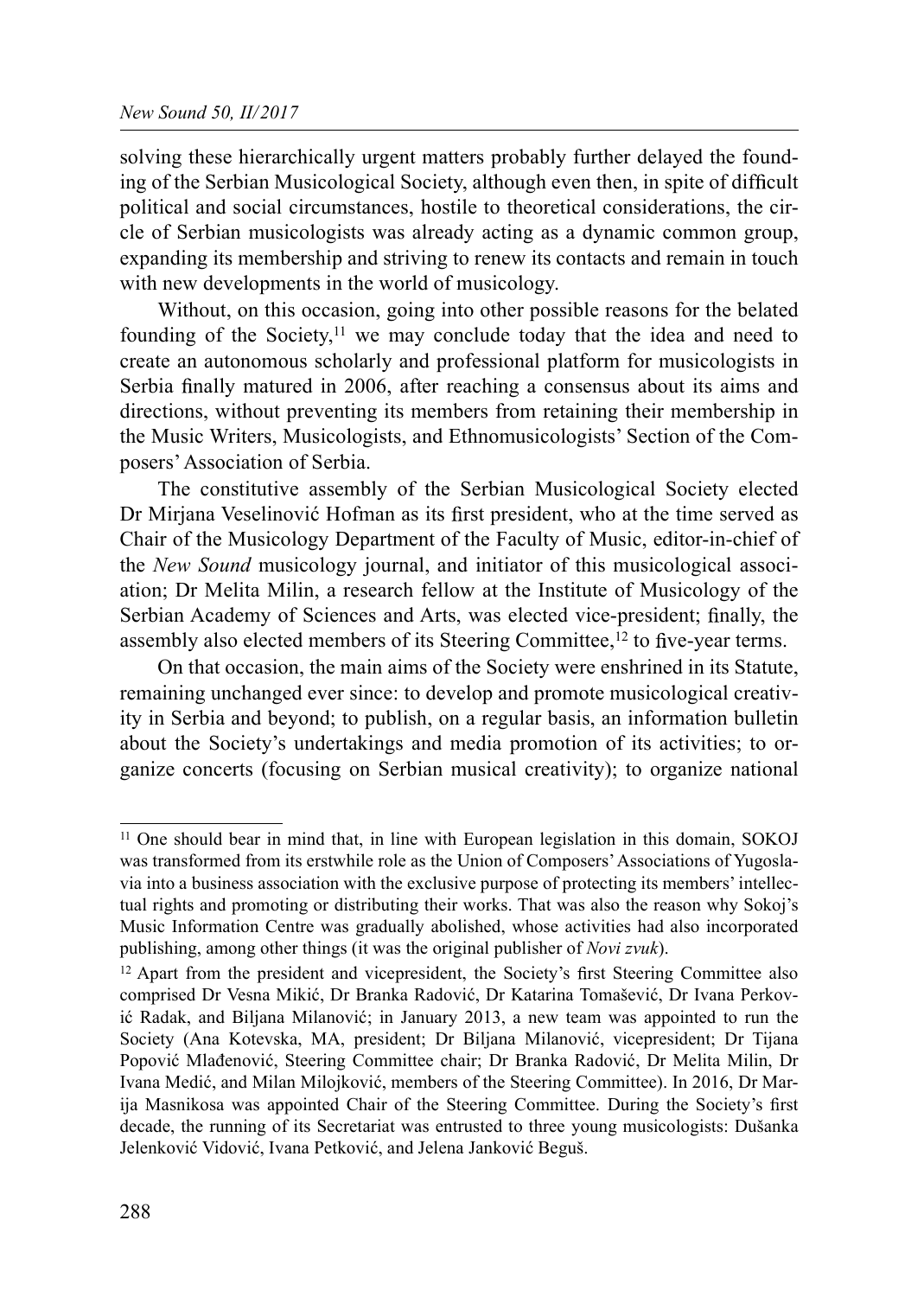and international scholarly meetings; to pursue research projects; to organize scholarly or professional-informative lectures, thematic and discussion forums; to establish contacts and collaboration with foreign musicological associations and actively participate in the International Musicological Society; to engage in publishing activities.

The Society's guiding policy in forming those aims, which also constitute the platform for its activities in the future, rests on two premises stemming from the nature of the discipline itself, which are self-evident to the members of the Society but may be less so to the wider public. First: that musicology, as a multi-disciplinary field of study, pertains to creativity and creative contemplation of the art of music as its driving energy; second: that, in line with contemporary trends in new (critical) musicology, the domain of its potential explorations should expand beyond music *qua* written text, to encompass recorded sound, the art of interpretation, perception and reception, context and its variable aspects, that our positions regarding our heritage and established precepts should be constantly re-examined, developed, and modified.

According to the Statute of the Serbian Musicological Society, its members are or may be academic musicologists of various generations from Serbia and abroad who have actively and continuously pursued scholarly work in musicology, ethnomusicologists and theorists, as well as individual scholars from various disciplines, whose research involves, among other fields, that of music. Also, in line with the policies of related associations, established in the early  $20<sup>th</sup>$  century, one may say that the membership of the Serbian Musicological Society, while relatively small in comparison to related associations boasting of a longer tradition (in total, 55 full members from Serbia, Switzerland, Israel, Ireland…)13 covers a wide range of tendencies in musicology as an interdisciplinary science, which means that one may speak today of a dynamic inter-generational picture, ranging from classical music historiography, via systemic, new, and critical musicology, to cultural studies.

The Society's initial steps received an additional impulse with the name of Vlastimir Peričić (1927–2000), a renowned theorist, musicologist, and composer, whose contributions in pedagogy and scholarship, especially in the domain of Serbian music history, marked generations of musicologists. Namely, the fact that the legal successor of Vlastimir Peričić, Radivoj Lazić, entrusted a part of his legacy to the Society for safekeeping, imposed an additional obligation on its members to continue his tireless work in researching Serbian musical culture from its beginnings to the present and to keep uncovering its forgotten and lost pages. To mark what would have been Peričić's 80<sup>th</sup> birthday, the Legacy

<sup>&</sup>lt;sup>13</sup> As of 1 November 2017. There are ongoing discussions about admitting new candidates.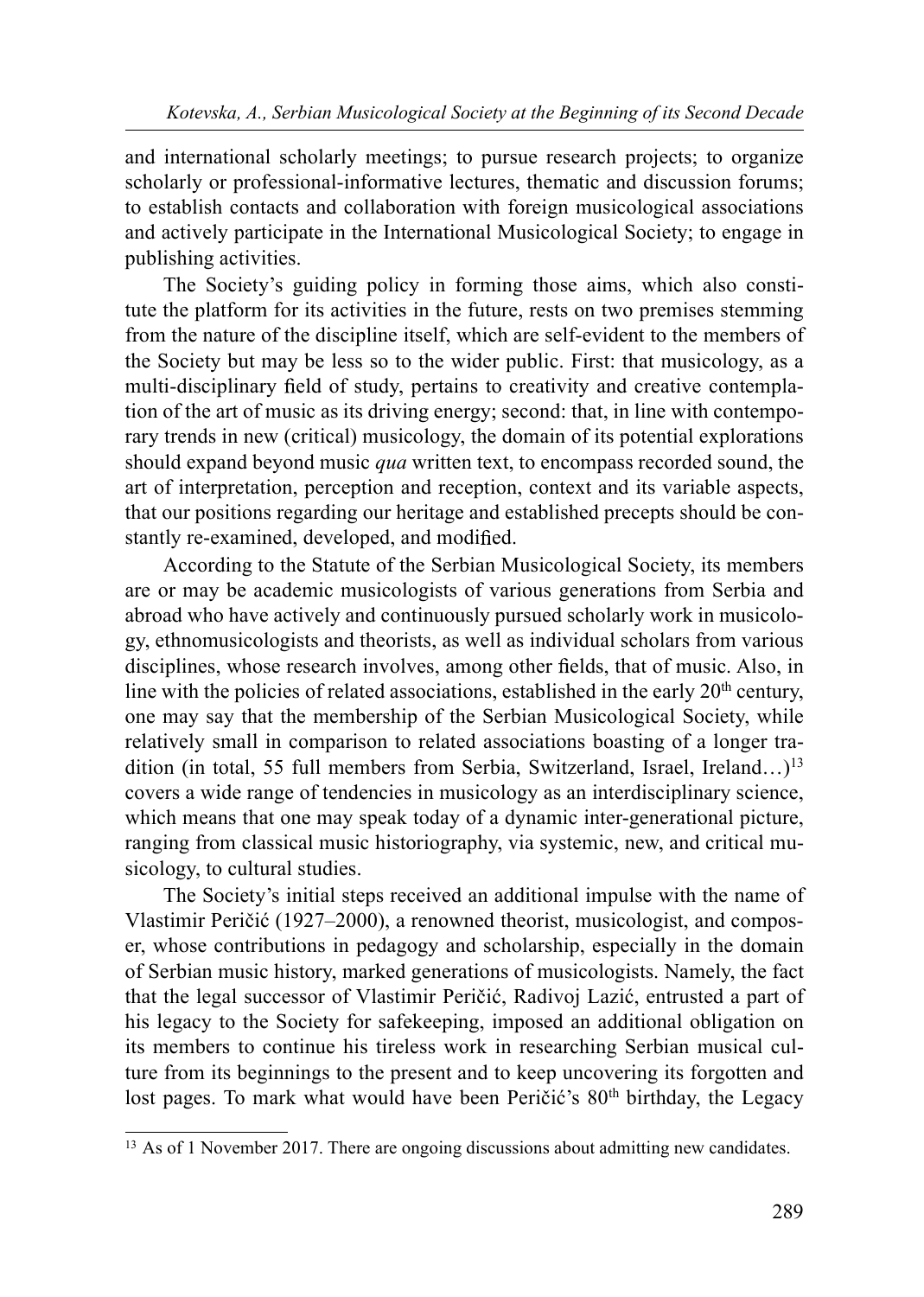Library of Vlastimir Peričić was inaugurated on 7 December 2007 at Sokoj's Music Information Centre, where it is still located,<sup>14</sup> and the following year saw the publication of the Catalogue to the Legacy Library of Vlastimir Peričić in Belgrade and Sarajevo.<sup>15</sup>

Symbolically marked in this way, the beginning of the Society's activities was soon followed by its first undertaking in publishing, which brought the Society into direct contact with the International Musicological Society, by way of its essay collection Musical Folklore as a Vehicle?, published in the run-up to the eponymous scholarly gathering.16 With this publication and conference, the Society also joined the activities of the Regional Association for the Study of Music in the Balkans, a chapter of the International Musicological Society.

The inauguration of the Legacy Library of Vlastimir Peričić already included a concert featuring his works, whereby the Society symbolically began implementing its fundamental stance – that interpreting and reinterpreting major works, in live performances and recordings, would form one of its constant preoccupations and research priorities.

This is also attested to by the launching of the project titled *Anthological* Pieces of Serbian Music, which, unfortunately, due to insufficient funding,<sup>17</sup> had to be suspended after two concert events, which were then released as sound recordings, comprising performances of a selection of representative works of Serbian chamber music by renowned ensembles and soloists.<sup>18</sup> Works by Stanojlo Rajičić (Lisje žuti/The Leaves are Turning Yellow, a cycle of pieces for baritone and piano); Ljubica Marić (Asimptota/Asymptote); Zoran Erić (Šest scena-komentara/Six Scene – Comments) for string quartet; string quartets by Petar Konjović (No. 2) and Josip Slavenski (No. 2); Dejan Despić's cycle *Bran*kova Lira (Branko's Lyre) for mezzo-soprano and string quartet; and Ivana Stefanović's Play Strindberg provide a consistent testimony of the high creative achievements of three generations of composers and of new impulses that their

<sup>&</sup>lt;sup>14</sup> The remainder of Peričić's Legacy was given for safekeeping to the Academy of Music at the University of East Sarajevo.

<sup>&</sup>lt;sup>15</sup> Katalog Legata Vlastimira Peričića u Beogradu i Sarajevu, Belgrade, Serbian Musicological Society, 2008. Edited by Sonja Marinković and Branka Radović.

<sup>&</sup>lt;sup>16</sup> Musical Folklore as a Vehicle?, IMS, Serbian Musicological Society, Department of Musicology and Department of Ethnomusicology of the Faculty of Music, 2008.

 $17$  Since it does not enjoy the status of a "representative artistic association", which means that it has no access to regular subsidizing, the Serbian Musicological Society is funded exclusively through projects and must rely on the volunteering and enthusiasm of its members.

<sup>&</sup>lt;sup>18</sup> Антологијска дела српске музике / Anthological Pieces of Serbian Music CD 1 (2009) and CD 2 (2010), Belgrade, P Signature Publishing, Serbian Musicological Society.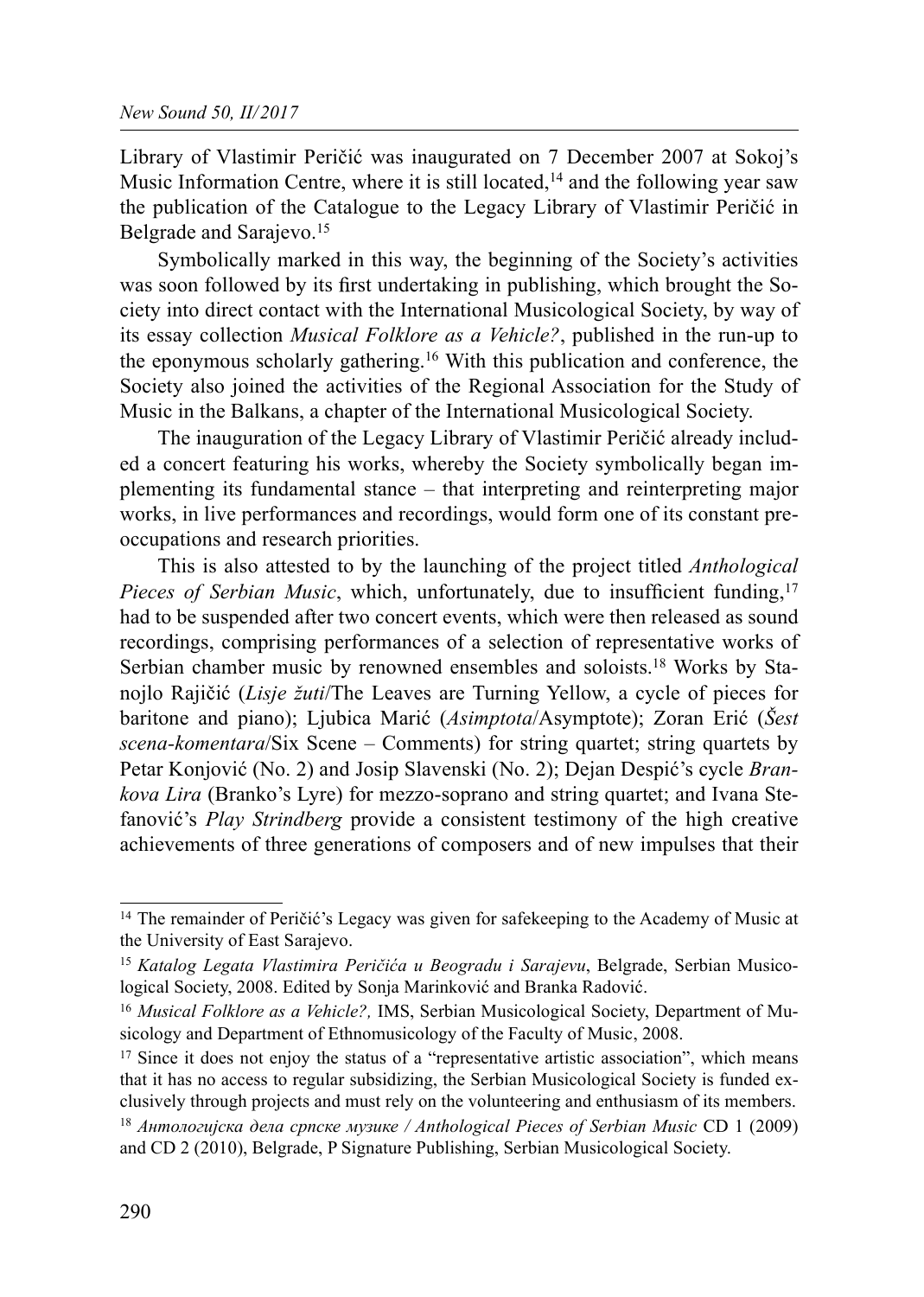works have acquired in encounters with representatives of the youngest generation of interpreters and musicological commentaries written by connoisseurs of individual oeuvres. Continuing this series, initiated with so much success, with new works that have meanwhile stood the test of time, from new angles of interpretation stemming from musicology and performance studies, seems like a logical and desirable project for the Serbian Musicological Society at the beginning of its second decade.

The Society's publishing activities, focused on developing and promoting musicological creativity as one of its chief aims, did not remain confined to paying homage to the professional, scholarly, and pedagogical work of Vlastimir Peričić, but also attempted to illuminate previously neglected aspects, and produce an overview from the perspective of contemporary trends in musicology, of the contributions of two doyens of Serbian (and, inevitably, Yugoslav) musicology: Stana Đurić Klajn (1908–1986)<sup>19</sup> and Nikola Hercigonja (1911–2000),<sup>20</sup> on the occasion of their respective centenaries. The first publication, comprising 14 contributions by musicologists from various generations and focused around two topics  $(S.D.K.$  as a writer on music and  $S.D.K.$  – editor, redactor, and pianist), actually constitutes the proceedings of the musicological conference held under the same title in December 2008, while the second volume, including 13 studies and texts, was an attempt to encompass various spheres of Hercigonja's work, such as composing (with emphasis on stage genres), views in musicology and music theory, and the invariably prominent social involvement of his music. Among these, especially productive were the contributions of our younger musicologists, who approach these important pioneers of Serbian musicology from a significant time distance.

Also, looking back at earlier chapters and figures who made Serbia's presently rich and diverse musicological scene possible, the Society did not forget the contributions of Pavle Stefanović (1901–1985) and Dragutin Gostuški (1923–1998) either, whose dynamic, often provocative writings, and colourful public interventions in audiovisual media often effected an increase in the visibility of musical and musicological creativity, enhanced knowledge, and influenced the tastes of the wider public.

Responding to a joint call by the Composers' Association, the Musicological Society, and the Department of Musicology at the Faculty of Music, more than 20 participants, including experts in contemporary music, fine arts, liter-

<sup>&</sup>lt;sup>19</sup> Стана Ђурић-Клајн и српска музикологија [Stana Đurić Klajn and Serbian Musicology], Београд, Музиколошко друштво Србије, 2010.

<sup>&</sup>lt;sup>20</sup> Никола Херцигоња (1911–2000) – Човек, дело време [Nikola Hercigonja (1911–2000) – The Man, His Work and Time], Београд, Музиколошко друштво Србије, 2011.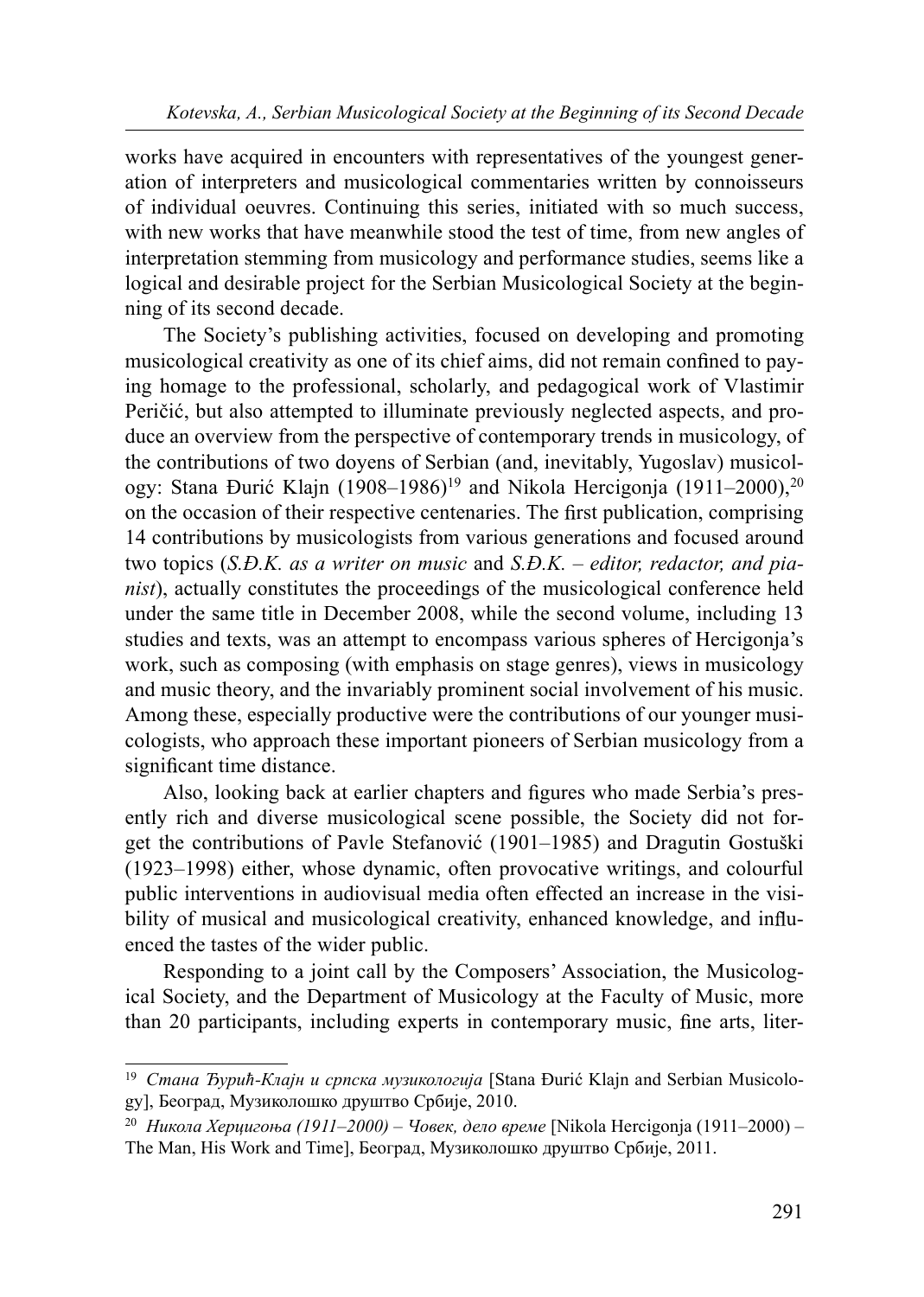## New Sound 50, II/2017

ature, theatre, and media work, came together in May 2016 for a rather stimulating multi-disciplinary scholarly conference dedicated to Pavle Stefanović, entitled "There is indeed accounting for Tastes". The contributions of this aesthetician, theorist, critic, radio artist and leftist author, librarian, occasional conductor of recital choirs, and actor, who always advocated the *novum* observed through the category of the judgement of taste, will receive special treatment in a forthcoming book of essays. Also, in a joint venture, the Serbian Musicological Society and the publishing arm of the Serbian Broadcasting Corporation (RTS) published a critical edition of Rađanje srpske muzičke kulture (The Birth of Serbian Musical Culture),  $2^{1}$  one of the most successful TV series produced by the Educational Programming of Radio Television Belgrade in 1980s, written and presented by Dragutin Gostuški, a musicologist, aesthetician, composer, and one of the leading Serbian art critics in the latter half of the 20<sup>th</sup> century. Complete with additional musicological studies about the author and TV history of Serbian music, commentaries from the perspective of contemporary insights, as well as a DVD edition of the entire series, this bilingual edition constitutes not only a tribute to a somewhat forgotten but authentic figure from Serbia's musical life, but also an attempt by the Serbian Musicological Society to expand its scholarly and research activities with more communicative interventions such as this one.<sup>22</sup>

Also, the Society has offered new readings of complete oeuvres and individual chapters from Serbian music history, with a critical view and from the viewpoint of contemporary insights, in two essay collections, focused on students of composition from the Kingdom of Yugoslavia who studied in Prague23 and on Predrag Milošević.<sup>24</sup> The former book's 11 essays by Serbian and foreign musicologists about the "Prague students" offer new insights into their avant-garde

 $21$  Драгутин Гостушки, Рађање српске музичке културе / Dragutin Gostuški, The Birth of Serbian Music Culture, Belgrade, Serbian Broadcasting Corporation, Serbian Musicological Society, 2017.

 $22$  Pursuing the same intent, the Society has also established cooperation with the Gymnasium of Valjevo, for whose students and professors the Musicological Society of Serbia organized concert lectures on Mokranjac and Ljubica Marić in November 2014 and March 2015.

<sup>&</sup>lt;sup>23</sup> Праг и студенти композиције из Краљевине Југославије – поводом 100. годишњице рођења Станојла Рајичића и др Војислава Вучковића [Prague and Students of Composition from the Kingdom of Yugoslavia – Celebrating the Centenary of Stanojlo Rajičić and Dr Vojislav Vučković], Београд, Музиколошко друштво Србије, 2010.

<sup>24</sup> Многострука уметничка делатност Предрага Милошевића (1904–1988), поводом 110. годишњице рођења [The Manifold Artistic Activities of Predrag Milošević (1904– 1988)], Београд, Музиколошко друштво Србије и Катедра за музикологију Факултета музичке уметности, 2015.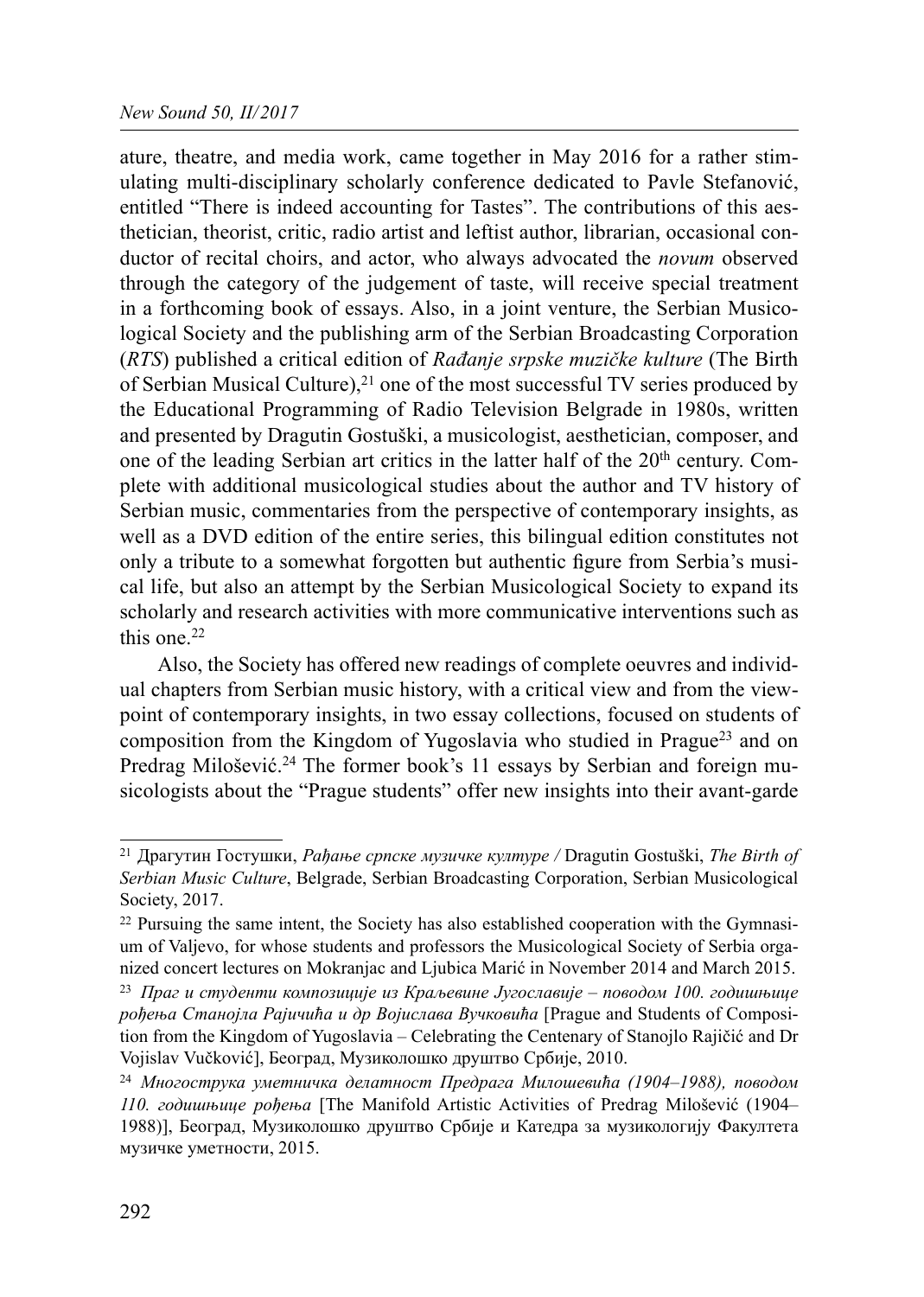ideas and modernist artistic interests, which they disseminated upon returning to their country, as well as different interpretations and responses, both accepting and otherwise, their ideological and artistic positions encountered, attesting to "a dynamic and challenging, as well as a rather complex, treacherous, and dangerous period in ideological and political terms".25

A special feature of the second publication is the fact that it was initiated by the Department of Musicology at the Faculty of Music, following a successful panel held by fourth-year students of the Musicology Study Programme, on various aspects of the multifarious work of Predrag Milošević, of whom otherwise very little has been written, and that it resulted from a scholarly meeting involving musicologists and composers of various generations (from Milošević's own contemporaries and students, expert connoisseurs of his oeuvre, to current students of musicology). Grouped in four thematic areas (Works, Activities in Belgrade's Musical Life, Memories, Looking at History), the contributions, according to the editor, Marija Masnikosa, "summed up Milošević's 'performance' in the domain of Serbian culture and highlighted the unquestionable significance of this author in Serbian music history".26

Since the Society's collaboration with the Musicology Department of the Faculty of Music on the organization of the conference and essay collection on Predrag Milošević proved so stimulating and useful for both institutions, assembling a large number of participants and encountering a favourable reception from the public, the Serbian Musicological Society continued to initiate various kinds of partnerships in its ensuing projects as well. A major impact was made by two publications marking the centenary of the death of Stevan Stojanović Mokranjac (1856–1914), which, according to professional circles, made an original contribution to the study of less well known aspects of this outstanding author's work in composition and conducting, as well as his role in the cultural trends of his time.

The first project, initiated by two young musicologists, Ivana Petković and Olga Otašević, Стеван Стојановић Мокрањац у написима "других" (Stevan Stojanović Mokranjac in the Writings of "Others"), $27$  was realized in coopera-

<sup>&</sup>lt;sup>25</sup> Mirjana Veselinović Hofman, "Уводна реч" [Foreword], *Праг и студенти композиције* из Краљевине Југославије [Prague and Students of Composition from the Kingdom of Yugoslavia], op.cit., 9.

<sup>&</sup>lt;sup>26</sup> Уводна реч (Foreword) by the editor, Marija Masnikosa, Многострука уметничка делатност Предрага Милошевића, op. cit., 12.

<sup>&</sup>lt;sup>27</sup> Ivana Petković and Olga Otašević, Стеван Стојановић Мокрањац у написима "других" [Stevan Stojanović Mokranjac in the Writings of "Others"], Београд, Музиколошко друштво Србије и Музичка омладина Београда, 2014.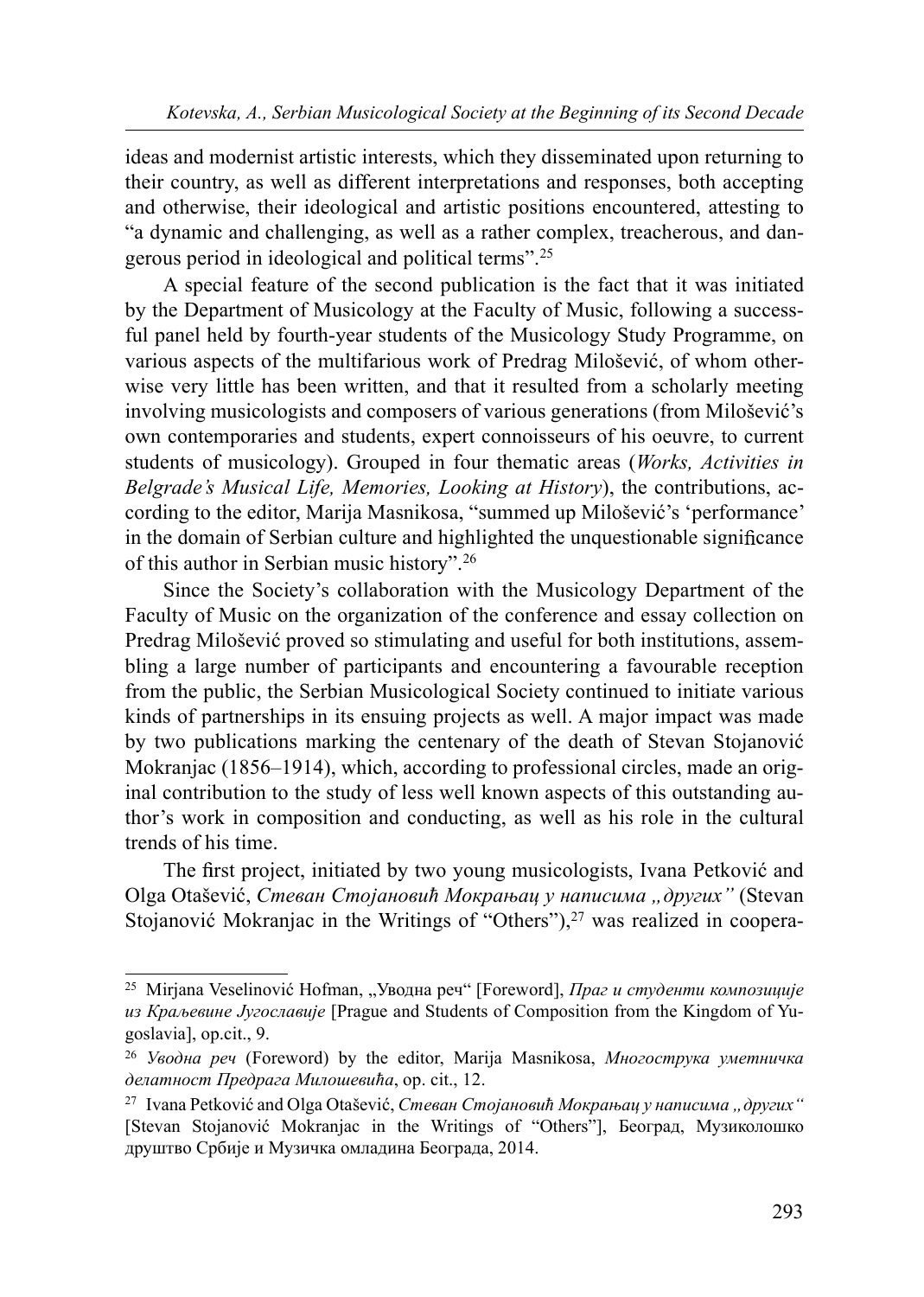tion with the Musical Youth of Belgrade and used as the mandatory manual at the Musical Youth Quiz competition, which was dedicated that year to the great Serbian composer. In the four chapters of this composite, essentially postmodernist publication,<sup>28</sup> the authors present their methodology, then Mokranjac's reception in writings by authors from Croatia, Slovenia, Bosnia and Herzegovina, Macedonia, and Montenegro, provide a complete Serbian translation of the 1958 study of Mokranjac and Serbian music by the Russian musicologist Ivan Martinov and contextualize it in relation to an impressive bibliography of writings about the composer, and finally, in the fourth chapter, present their own readings of various publications about Mokranjac in Russian, English, French, Italian, Bulgarian, and German.

Working on the second international project (Stevan Stojanović Mokranjac: inostrane koncertne turneje sa Beogradskim pevačkim društvom – Stevan Stojanović Mokranjac: Foreign Concert Tours with the Belgrade Choral Society),<sup>29</sup> authored by Biljana Milanović, was a new experience in collaborating with related institutions, this time with the Institute of Musicology at the Serbian Academy of Sciences and Arts, and another important achievement in the Society's publishing activities. In ten contributions by foreign and Serbian musicologists, the book provides what is so far the most comprehensive insight into the significance of the Belgrade Choral Society's foreign tours, points to new insights about Serbia's cultural diplomacy in Europe and the Balkans at the time, and implicitly attests to attempts to form a South Slavic, that is, Yugoslav cultural space in the domain of music, wherein today we can see the first signs of preparations for the formation of a common state.<sup>30</sup> The special import of this

<sup>&</sup>lt;sup>28</sup> See Marija Masnikosa, "Ivana Petković, Olga Otašević, Stevan Stojanović Mokranjac u napisima "drugih" [Stevan Stojanović Mokranjac in the Writings of "Others"]", New Sound 44, II/2014, 211–214; Milica Gajić, "Два нова издања објављена поводом стогодишњице смрти С. Ст. Мокрањца" [Two New Editions Published on the Centenary of the Death of S. St. Mokranjac], Mokranjac, 16/2014, 30–32.

<sup>&</sup>lt;sup>29</sup> Stevan Stojanović Mokranjac, *The Belgrade Choral Society Foreign Concert Tours*, Belgrade, Institute of Musicology of the Serbian Academy of Sciences and Arts and Serbian Musicological Society, 2014. This bilingual volume, published in Serbian and English, was included in the official programme to mark the centenary of the First World War, sponsored by the Ministry of Culture and Information of the Republic of Serbia.

<sup>30</sup> See Sonja Cvetković, "S.St. Mokranjac – the Belgrade Choral Society Foreign Concert Tours", New Sound 46, II/2015, 187–191; Marija Ćirić, "Музика као дипломатска стратегија" [Music as a Diplomatic Strategy], Srpski književni list 11/116/2015, 5; Dragana Stojanović Novičić, "С.Ст. Мокрањац, Иностране концертне турнеје са Београдским певачким друштвом" (S. St. Mokranjac: Foreign Tours with Belgrade Choral Society), Muzikologija, 19, 179–184.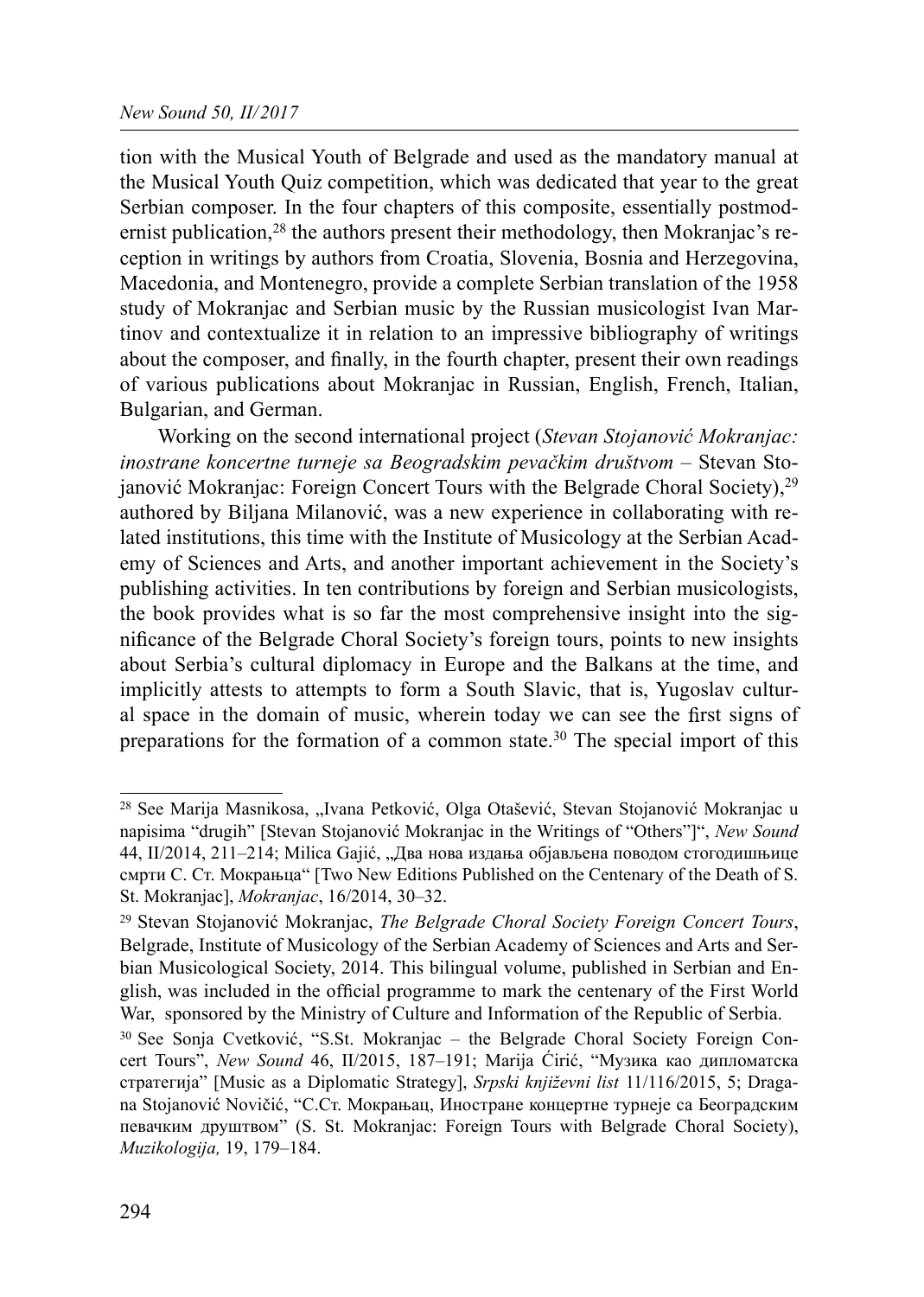project stems from the fact that the authors of the contributions about the Belgrade Choral Society's performances and reception in Budapest, Sofia, Istanbul, Nizhny Novgorod, Berlin, Dresden and Leipzig, Thessaloniki, Skopje, Cetinje, Sarajevo, Mostar, Split, Šibenik, Zadar, and Trieste are by and large foreign musicologists, who in this way brought us closer to previously unknown archival materials, at the same time familiarizing themselves with an important episode from Serbian music history.

The project *Od zapisa do zvuka* (From Recording to Sound), aimed to "protect, preserve, and present immaterial cultural heritage […] the realization of permanent (digital) audio recordings of works by Isidor Bajić, Krešimir Baranović, and Nikola Hercigonja, recorded on old magnetic tapes kept at the Music Faculty Library", invaluable recordings since they are the only preserved recordings of these works in performance, was realized in the case of Bajić's opera Knez Ivo od Semberije (Prince Ivo of Semberija; edited, re-orchestrated, and conducted by Predrag Milošević with the opera ensemble of the National Theatre in Belgrade) and stage works by Krešimir Baranović performed by the Belgrade Philharmonic Orchestra led by the author, who served as the national orchestra's conductor for a number of years.31

The problem circle of musical heritage, its preservation, protection, and presentation in new contexts, acquired new guises by bringing two projects together, Anthological Pieces of Serbian Music and Tragom zapisa i zvuka (Following Recordings and Sounds), in the context of two modernist ballets and an opera, in collaboration with the Madlenianum, a privately owned theatre and opera house in Belgrade. The two ballets are Sobareva metla (The Servant's Besom, 1923) with music by Miloje Milojević, a setting of a surrealist libretto by Marko Ristić, and Balada o mesecu lutalici (The Ballad of the Vagabond Moon, 1957), a burlesque love dance in three scenes with music by Dušan Radić and libretto by Bora Ćosić; though separated by a quarter century, the two ballets are brought together by their modernistically compressed forms and provocative expression, constituting two "radical leaps in the history of Serbian art music [which have] over time earned the epithet of anthological".32 Both ballets were premièred at the Madlenianum on 10 April 2012, with a new take, from the perspective of our time, on the musical conceptions of their respective authors from the early and mid 20th century, in terms of choreography and directing (Aleksandar Saša Ilić),

<sup>&</sup>lt;sup>31</sup> At this time, there is an ongoing project to produce a digitized and musicological presentation of Nikola Hercigonja's stage-music vision Planetarijom, the only existing recording of which was made by Radio Television Belgrade Symphony Orchestra, conducted by Borivoj Simić.

<sup>&</sup>lt;sup>32</sup> Vesna Mikić, introductory note in scores: Miloje Milojević, Sobareva metla and Dušan Radić, Balada o mesecu lutalici, Belgrade, Serbian Musicological Society, 2013.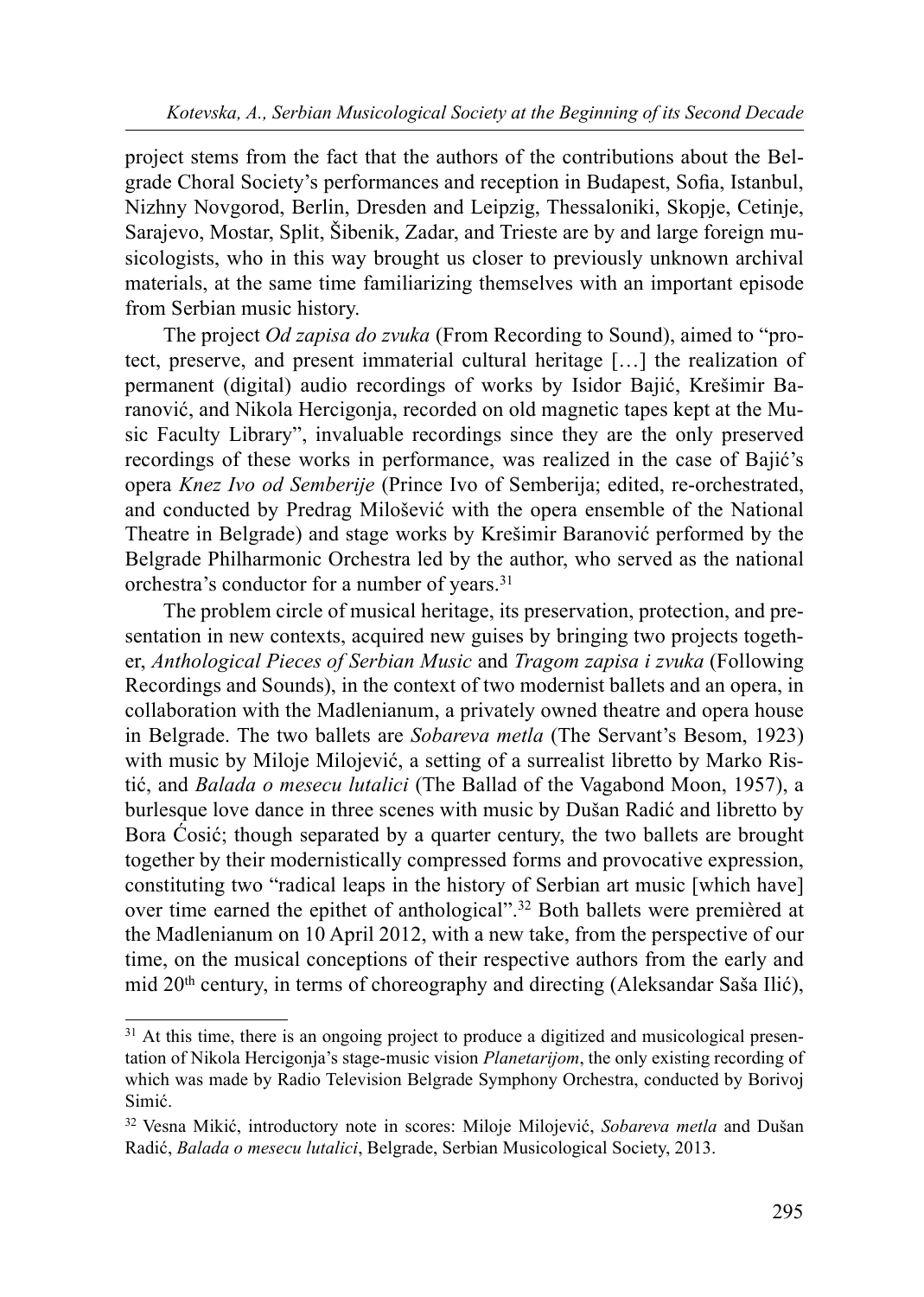stage set and costume design (Snežana Arnautović). The following year, these new visual and stage versions of the anthological ballets of Milojević and Radić were complemented with an electronic edition of their scores, which completed the cycle of research from "sound to recording" and opened the way for new interpretations of these important works, both on stage and in musicology.

Carried forward by these successful and favourably received editions, with an enhanced visibility and self-respect, in 2013, acting on an initiative of Dr Branka Radović, the Society embarked on what was its thus far most complex and ambitious project, once again combining two of its proven formulae, already tested in Anthological Pieces of Serbian Music and Tragom zapisa i zvuka. This project concerns a complete reconstruction of Suton (The Twilight), an opera by Stevan Hristić, from his manuscripts to staging, written in 1925 as a setting of the eponymous play by Ivo Vojnović; the reconstruction involved a professional and authorial team of music experts and connoisseurs of Hristić's oeuvre (including musicologists, theatre scholars, transcribers, theatre directors, opera and ballet ensembles, stage set and costume designers of the Madlenianum Opera and Theatre, proceeding through a number of stages. Upon the completion of an electronic copy, a scholarly edited and corrected version of the only existing version of the piece, along with the Ballet Divertissement, which was added later, and a vocal score of the opera, the second stage involved the preparation of the publication entitled *Pred Sutonom Vojnovića i Hristića* (Facing the Twilight of Vojnović and Hristić) and the translation of the libretto from the old Dubrovnik dialect of Vojnović to Serbian and English, and the writing of three pre-commissioned studies, a theatre study and three original studies exploring, from different perspectives, Vojnović's literary template, the stylistic coordinates and structure of the opera Suton, as well as the little known Ballet Divertissement.<sup>33</sup> The final stage of the project included the translation of those texts into English and staging the opera, directed by Nebojša Bradić and conducted by Vesna Šouc. The première of this opera, which had been staged only three times before, occurred on 22 October 2016 at Bemus,  $34$  while the bilingual publication was promoted at the reprise, whereby this project of the Serbian Musicological Society, the most ambitious so far, was completed.

This outline of the central achievements of the Society's scholarly and publishing activities from its first decade should also include electronic editions of

<sup>33</sup> The studies were authored by Raško B. Jovanović, Dr Tijana Popović Mlađenović, Dr Marja Masnokosa, and Dr Branka Radović. The production of the electronic copy was entrusted to the conductor Miodrag Janoski.

 $34$  Пред Сутоном Војновића и Христића / Facing the Twilight by Vojnović and Hrisitić, Београд, Madlenianum, Музиколошко друштво Србије, 2016.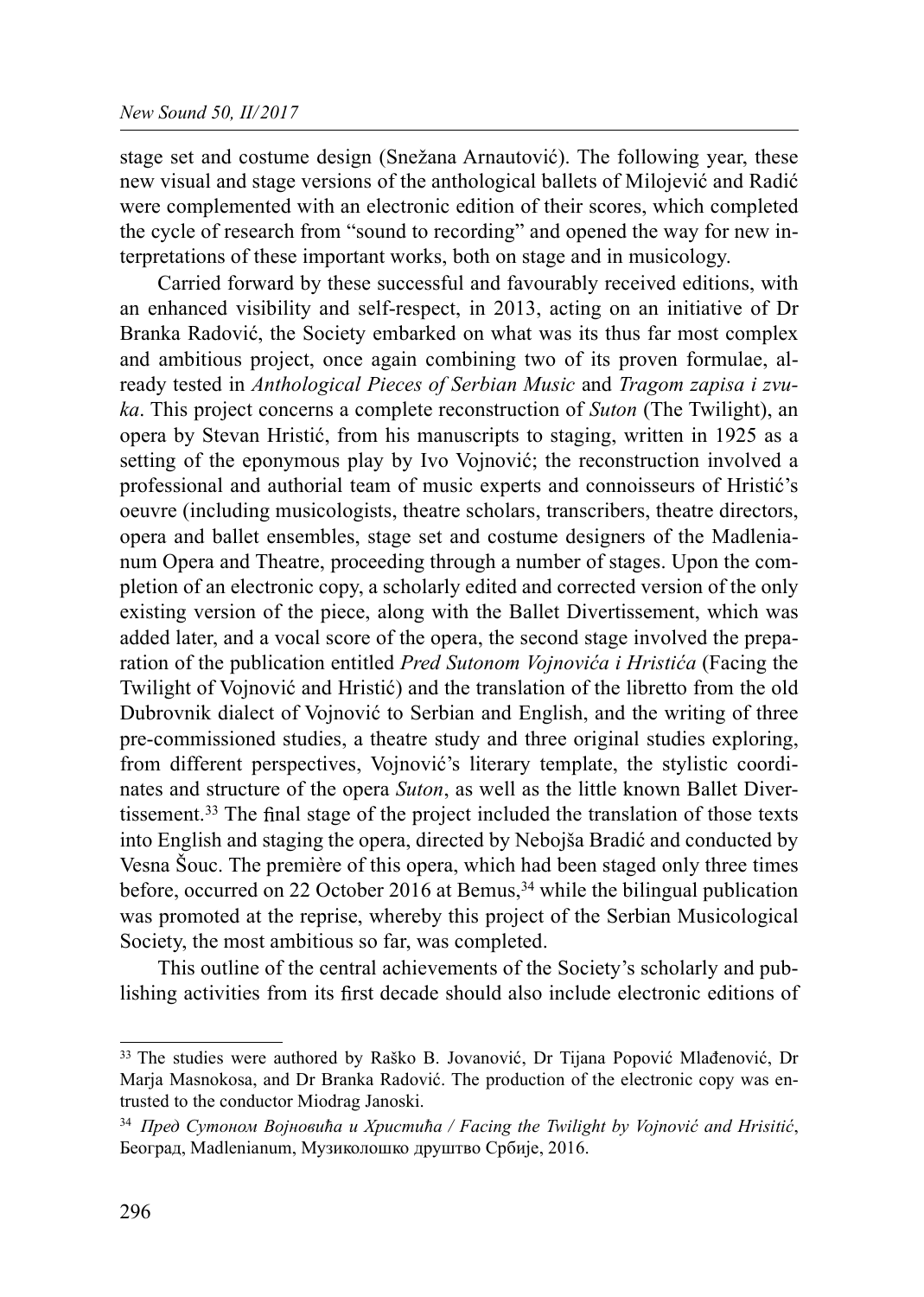Josip Slavenski's choral music,<sup>35</sup> produced on the occasion of the 120<sup>th</sup> anniversary of the composer's birth and conceived as the resumption of the joint venture of the Composers' Association of Serbia and the Croatian Composers' Society to publish the composer's complete works, abandoned in 1990, on the eve of the breakup of Yugoslavia. In an effort to ensure that this publishing venture was not left without a life in sound, too, it envisages a concert series that will present, complete with informative lectures, a segment of Slavenski's choral works to a wider audience in Serbia and Croatia and thus at least begin to open the closed pathways of communication between the two countries.<sup>36</sup>

Seeking to continue its cultural mission, the Society is embarking on its second decade with new projects, expecting more in terms of social and financial support. One of these projects is another international scholarly meeting, conceived to mark the anniversary of the deaths of Petar Krstić (1877–1957), Petar Stojanović (1877–1957), and Stanislav Binički (1872–1942), three composers whose activities and significance have yet to be fully explored.<sup>37</sup>

"The thematic framework of this scholarly meeting was stimulated by the dynamic changes in musicology, suggesting a critical re-examination of canonized musical values, pointing to previously neglected aspects of musical culture, broaching questions about alternative conceptualizations of music history, and affirming the advantage of studying music as a formative factor in the making of a socio-historical context<sup>"</sup>

Formulated along these lines, the call for papers written by Biljana Milanović, who initiated the conference, attracted 25 participants, including 11 from abroad, who study the three composers in the context of Austria-Hungary and the Kingdom of Serbs, Croats, and Slovenes/Yugoslavia.

\* \* \*

To put it in numbers, over the past ten years, either independently or in collaboration with related institutions, the Serbian Musicological Society organized and held three national and four international scholarly meetings; edited and pub-

<sup>35</sup> Josip Slavenski, Mešoviti horovi [Mixed Choruses], Beograd, Muzikološko društvo Srbije, 2016; Josip Slavenski. Muški, ženski i dečji horovi [Men's, Women's, and Children's Choruses], Beograd, Muzikološko društvo Srbije, 2017.

 $36$  The first concert lecture is scheduled for the end of December 2017, as part of the Choirs among Frescoes festival.

 $37$  На маргинама музиколошког канона: композиторска генерација Петра Стојановића, Петра Крстића и Станислава Биничког / On the Margins of the Musical Canon: The Generation of Composers Petar Stojanović, Petar Krstić, and Stanislav Binički, 1–2 December 2017.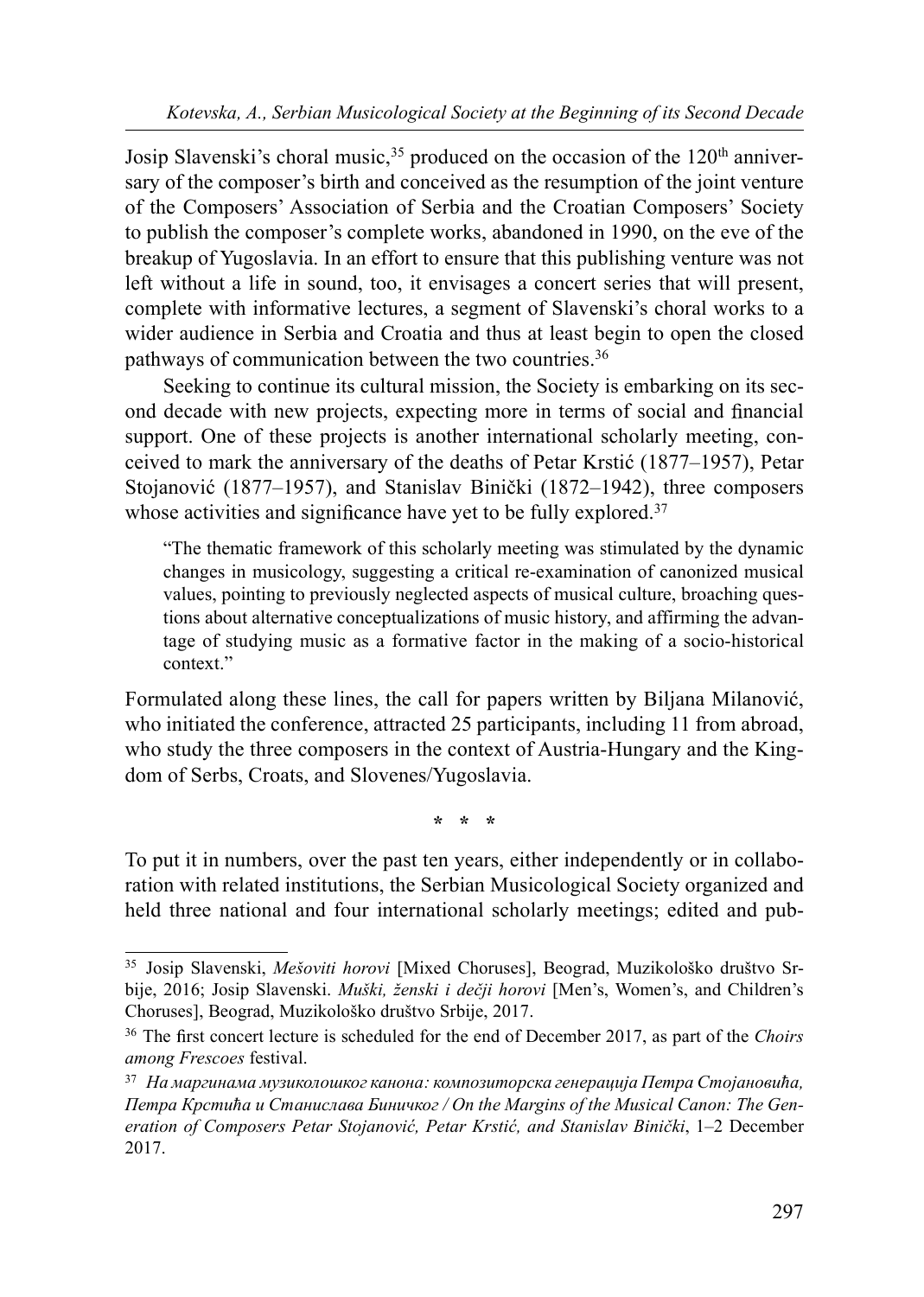lished six collections of essays, two of them bilingual (in Serbian and English), as well as a bilingual critical edition of a TV series the history of Serbian music; five electronic scores; four CDs; the Catalogue to the Legacy Library of Vlastimir Peričić… It initiated and made possible two productions of staged musical works, a ballet and an opera, and organized around ten concerts and promotions of its publications. Its numerous activities involved musicologists, ethnomusicologists, and theorists from Serbia (49) and abroad (31), seven experts from other fields, transcribers, and professional translators as authors, reviewers, editors, publishers, translators, and even visual artists and performers.

This analysis of what at first sight may seem an eclectic selection of projects, due to the Steering Committee's democratic decision-making about proposals coming from the Society's members, the implementation of which depends on their success at funding competitions, shows a scrupulous adherence to the aims stated in the Society's Statute, which are still, a full decade later, proving to be inspiring and relevant. The Society is entering its second decade at an accelerated pace, aware of the challenges of a new era and a dynamic and variable musicological scene, which call for increasingly urgent reactions to contemporary trends and new considerations of the past.

## Summary

The 10<sup>th</sup> anniversary of the founding of the Serbian Musicological Society (SMS) was the occasion for compiling this initial body of material for future research. The text examines the reasons for the delay in the establishment of the Society and presents its accomplishments so far, which cannot be viewed in isolation from contemporary trends in new musicology and critical re-examinations of established views of the musical past. To quantify this, over the course of its first decade, the Society, which comprises around 50 members, independently and in collaboration with related scholarly and educational institutions (Department of Musicology at the Faculty of Music, Institute of Musicology at the Serbian Academy of Sciences and Arts, Josip Slavenski School of Music), music organizations (Musical Youth of Belgrade), the public broadcasting service (Serbian Broadcasting Corporation Publishing), and theatres (the privately owned Madlenianum Theatre and Opera House), has conceived and organized three national and two international scholarly meetings, edited and published six essay collections, five electronic scores, four CDs, two DVDs, a Catalogue to the Legacy Library of Vlastimir Peričić, entrusted to the Society for safekeeping... In line with the title of two of its projects, *Anthological Pieces of Ser*bian Music and Following Recordings and Sounds, the Society has organized around a dozen concerts and concert lectures. The text sheds special light on the Society's longterm projects, which have enabled, through the complex process of working on musical scores, the revival of two forgotten modernist ballets by Miloje Milojević (Sobareva metla / The Servant's Besom) and Dušan Radić (Balada o mesecu lutalici / The Ballad of the